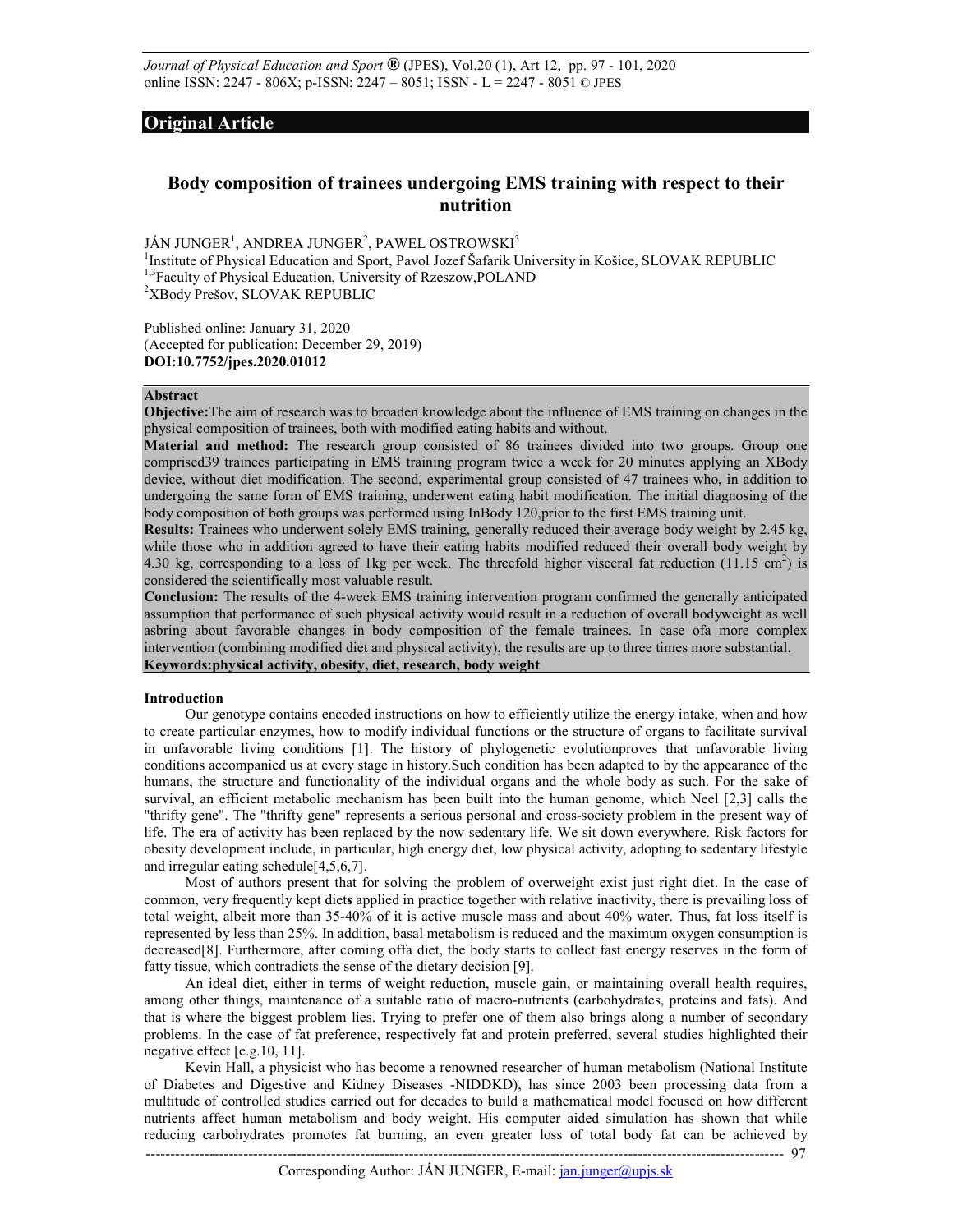---------------------------------------------------------------------------------------------------------------------------------------

reducingone's fat intake [12]. This fact is further supported by the conclusions of the clinical practice byBukovský[13], who considers the intake of macronutrients: 50-65% carbohydrates, 10-15% protein and 15- 30% fats to bethe optimal model of diet with a lifelong positive effect on maintaining healthy body weight and good health.

EMS trainingis one of the most effective forms of exercise. It is elicitation of muscle contraction using electric impulses, thereby controlling muscle work without intentionalmovement by the trainee[14]. Conclusions of research by[15]proved that EMS training has significant effects on the body composition of trainees alreadyat a small volume of exercise (45 min/week), and rather short-term intervention (14 weeks). Total body fat in the above research training group was reduced by 1.35 kg ( $p = 0.001$ ). Vatter [16] subjected to his research 134 trainees who completed 12 exercise units lasting 25 minutes each. Body weight and BMI within the group remained about the same, but the body fat percentage decreased by 1.4%. Another numerous studies from Canada, China, France and Germany [17] confirm the success of this method in terms of reducing subcutaneous and visceral fat and gaining muscle mass.

It is therefore confirmed that the most ideal way to deal with this problem is the middle of the way, which means that in prevention of weight gain most optimal is dietary restriction, i. e. reduction, resp. control of energy intake combined with physical activity [ 6, 7, 8, 18, 19, 20].

Based on the above, the aim of our research was to extend the knowledge about the influence of EMS (electrical muscle stimulation) training on changesin physical composition of trainees in combination with modification of eating habits and without.

#### **Materials and Methods**

The research group consisted of 86 trainees divided into two groups. Average age of trainees was 41, youngest 18 years old, oldest 62 years old. Theprobands were regular visitorsof XBody fitness center in Prešov. Every trainee agreed with publication of their results of body composition measurement. Group 1 comprised39 trainees participating in the program twice a week for 20 minutes of strictly EMS training applyingan XBody device, without dietary restriction. The second, experimental group consisted of 47trainees who, in addition to attending the same form of EMS training, underwent dietary adjustment.

It consisted of an individual diet plan created by their trainer, graduate of doctoral studies in the field of sports education with specialization nutritional expert, after initial diagnostic of body composition based on their basal and work metabolism. It consisted of an offer from approximately 20 menus for breakfast, lunch, snack and dinner. Calories in menus were balanced to match their daily individual calorie consumption.

The diet was balanced against the macro-nutrients recommended in the introduction,ratio: 55% carbohydrates, 25% protein and 20% fat.

 In addition, they followed the general recommendations which we consulted with them before experiment. Most important recommendations for daily meals are:

- breakfast within an hour after waking up,
- eating maximum 4 times a day (breakfast, lunch, dinner and others according to individual custom),
- fruits (2 servings) to be eaten only in the morning, vegetables (3 servings) mostly in the afternoon,
- consume meat at most 2 times a week, fish at least 3 times a week,
- prefer whole grain products, natural rice, olive oil and omit animal fat (including butter etc.),
- using stevia instead of sugar to sweeten meals,
- drink at least 0.04 dcl of pure or low-sodium water per kilogram of weight.

Initial body composition diagnostics in both groups were performed using InBody 120 prior to attending the first EMS training unit. We were observing changes in body composition in the following parameters: body weight (BW), body fat mass (BFM), skeletal muscle mass (SMM), visceral fat (VF) a intracellular water (ICW).We assumed that all participants were primarily concerned with reduction of their subcutaneous fat and muscle toning. Neither group acted other than doing usual housework on top of the undertaken EMS training program, and all had a predominantly sedentary job. The research was conducted in November 2018, with output measurements of changes in body composition after 4 weeks.

 To detect statistical significance in differences between groups and was used t-test for independent samples and the relationships between the observed parameters of the body composition were evaluated based on Pearson correlation coefficient.

 We declare that the experiments reported in the manuscript were performed in accordance with the ethical standards of the Helsinki Declaration and that the participants signed an informed consent form.

#### **Results**

98

 The probands who have only undergone EMS training without modification of their eating habits have reduced their overall body weight by 2.45 kg on average, at most 6.1 kg, but not less than 0.3 kg. We detected positive changes in this factors: total BW, BFM and VF. (table 1).

 We founded very interesting detection in case with trainees with extreme values. The female trainee with the biggest loss in BW (6.1 kg), demonstrated a decrease in all items at a ratio of 73.8% BFM, 18.0% SMM

*----------------------------------------------------------------------------------------------------------------------------*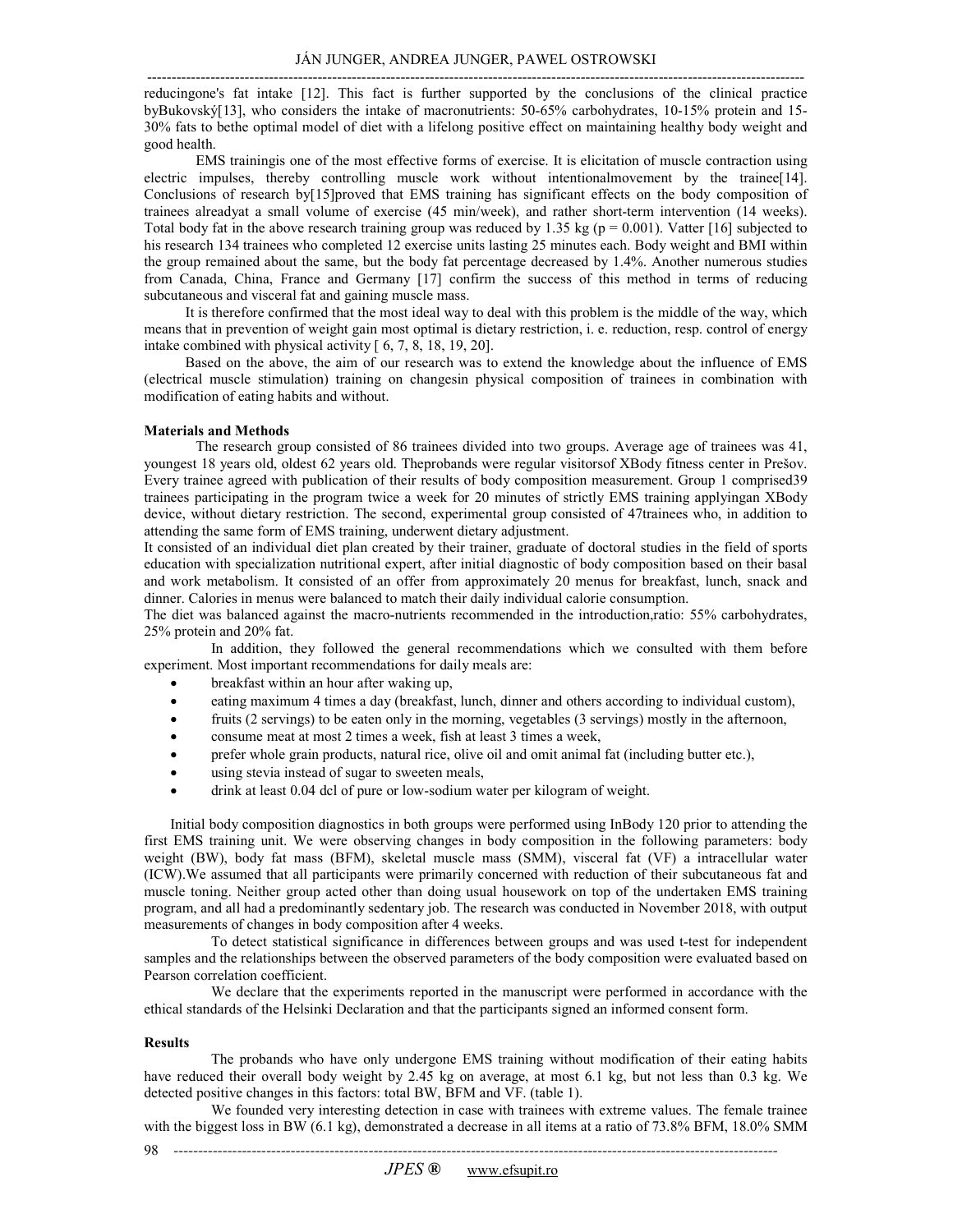and 8.2% ICW. The female trainee with the smallest BW (0.3 kg) experienced the second biggest increaseSMM (1.3 kg) and ICW increase (0.3 l), while losing 1.9 kg of BFM.

|              |      |   | $BW(-kg)$ | $BFM$ $(-kg)$ | $SMM$ (+ $kg$ ) | $VF(-cm2)$ | $(-$ litre)<br>ICW |
|--------------|------|---|-----------|---------------|-----------------|------------|--------------------|
| Without      | diet | X | 2,5       | 2,75          | 0.51            | 3,6        | 0,34               |
| modification |      | s | 1,265     | 0,816         | 0,535           | 1,005      | 0,208              |
| Including    | diet | X | 4,32      | 4,24          | 0,82            | 11,03      | 1,07               |
| modification |      |   | 1,233     | 0,523         | 0,779           | 2,403      | 0,582              |

Table no. 1 Changes in body composition of trainees

**Legend:BW** – body weight, **BFM**- body fat mass, **SMM**-skeletal muscle mass, **VF**- visceral fat, **ICW**intracellular water, **x**- arithmetic mean, **s**-standard deviation,

Those probands who have modified their eating habits accordingly,reduced their body weightby an average of 4.30 kg, corresponding to a loss of 1kg per week. In this case again, as a result of gainingSMMof 0.86 kg on average, the actual weight loss was up to 5.32 kg, of which 79.88 % BFMand 20.11 % ICW. Taking into account intraindividual assessments of our research, we can highlight results of a trainee that achieved BW reduction by 6.8 kg, of which 6.1 kg was BFM, while the VF reduction represented 14.1 cm<sup>2</sup> and it was one of the best result achieved in this body composition parameter, but also with a minimal loss of SMM (0.1 kg).Another trainee achieved the largest SMM gain (2.3 kg), which at a total BW loss of 2.6 kg further accounted for a loss of 4.7 kg BFM, of which VF 12.1  $\text{cm}^2$ .

### **Discussion**

 The group of trainees participating in EMS training program without any particular diet restrictions experienced an average weight reduction by 2.5 kg, a result which does not prove substantial changes in body composition, as the group gained an average weight of 0.51 kg and achieved an average reduction of 3, 09 kg was 88,9 % of BFM and 11,1 % of IBW.In the comparison of the monitored components, this group of trainees indicate a very strong relationship between the changes in BW and BFM ( $r = 0.89$ ), BW and SMM ( $r = 0.85$ ) and also strong between changes in BFM and SMM  $(r = -0.59)$ .

In line with the foregoing knowledge, SMMgain could be perceived as a positive fact, which latently prevents further growth of the BFM. This would clearly indicate the protein-anabolic effect of physical activity when loss of body fat is accompanied by loss of muscle mass. Nevertheless, we may also admit that the participants, regardless of the nature of the training, had their mealsalso immediately after accomplishing the physical activity units, which could have helped to increase muscle mass as they did not have corresponding knowledge of adequate diet in relation to training. When comparing our results with the results of the authors quoted in the introduction, such as (15), our traineeshave reduced their body fat by 1,4 kg more than in their study. Similarly, the results by (16) show that his probands reduced BFM by 1.4% during EMS training accompanied by only minor changes in body weight, while our probands by up to 5.57%. Even more interesting is the comparison of our results with the results of (21) who implemented EMS training with his probands three times a week for a period of 8 months. Following the intervention in his research, not only did the participants not reduce their body weight, but what is more, they gained 0.2 kg of fat. This result could be explained by the fact that the study participants, in line with our experience, may have believed that they couldafforda higher calories intakethanks to higher metabolic expenditure.This suggests that the heterogeneity of the results achieved only through doing exercise could be greatly influenced by the different eating habits of the trainees.

The second group of our study participants who, in addition to applying the EMS training method, have also modified their eating habits, achieved a three-times higher VF reduction (11.03 cm<sup>2</sup>), considered the scientifically most valuable result which confirmed the hypothesis of significant effect of diet on visceral fat level. Considerable still ismore than three-times higher loss of ICW (1.07 l), which we also see as a consequence of changes in eating habits, this time by adjusting the drinking regime. The body retaining water has gradually learned better water management. By monitoring the female trainees we found cases of "lean" obesity, when the traineesdid not seem obese at all, but their body composition showed a low level of SMM and high levels of both BFMand VF. In evaluating the relationship between the observed components, we observed a very strong relation between changes in BW and SMM ( $r = -0.76$ ) and stronger between BW and ICW ( $r = 0.61$ ) and between fat parameters  $(r = 0.68)$ .

We compared our results with the research by (22), according which a group of 98 women who performed strength training 15 minutes a day and twice a week underwent further aerobic training at a duration of one hour, reduced their weight by 3.6 kg/month. The trainees, similarly to ours, had their diet individually adjusted in order to achieve body fat reductionof 1 kg per week. After having compared the results, the EMSbased training programwe conductedproved more effective in terms of weight reduction, as our participants have reduced their weight during the same period by an average of 4.30 kg.

The significance of diet in weight adjustment was also confirmed in the study by (23), who carried out a randomized two-year research in 6 academic centers around the USA, studying two groups of probands aged 18

99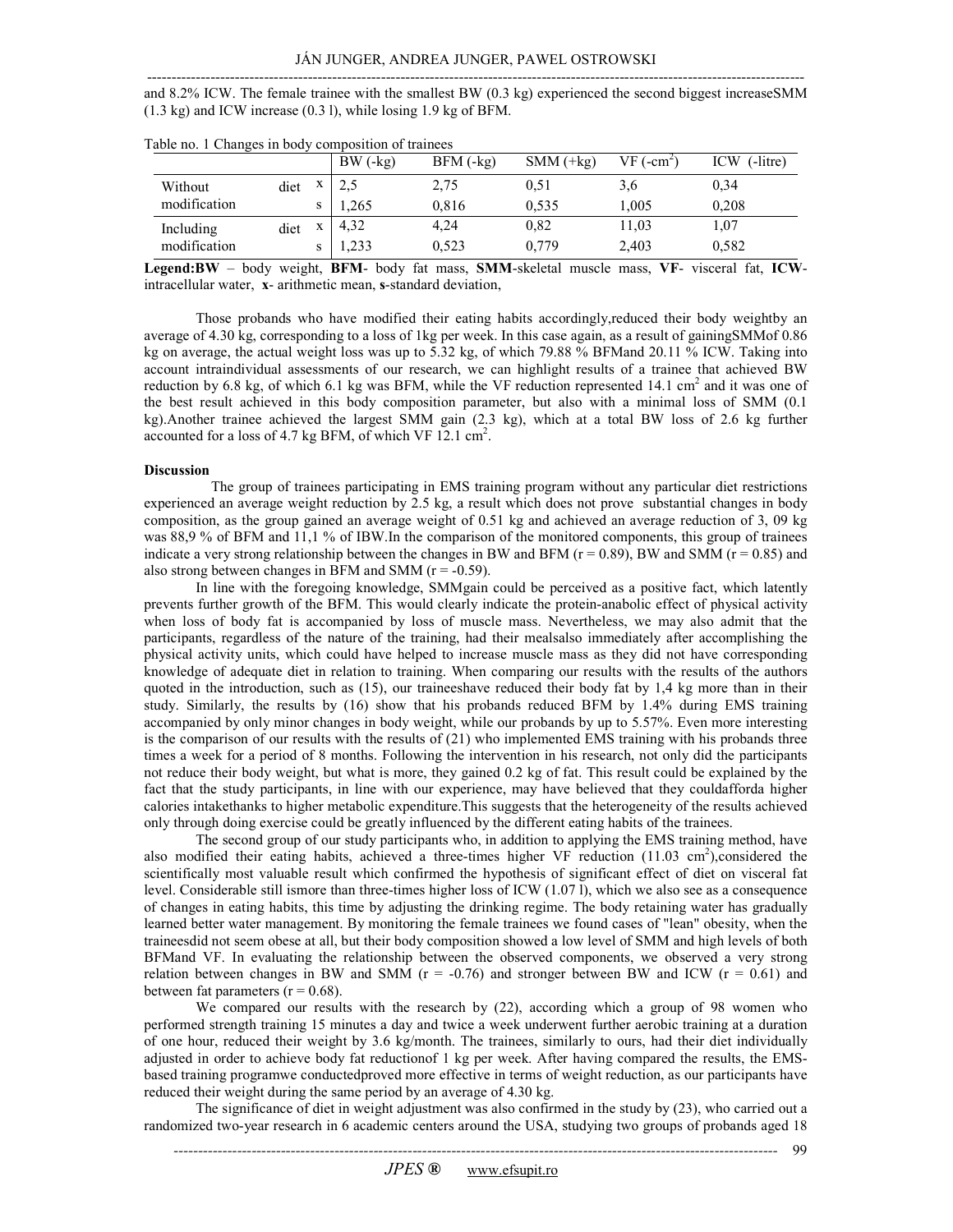---------------------------------------------------------------------------------------------------------------------------------------

to 65 years, what is comparable with our sample. One group attended two 20-minute seminars by a nutritionist, and the second, a commercial group, attended such one-hour sessionsweekly in the long term with a focus on a diet plan, activity plan and weight control. After the first year, the first group reduced its BW by an average of 1.3 kg and by further 0.2 kg after two years, whereas in the second group with regular dietary control, following the first year BW loss of 4.3 kg was observed on average followed by another 2.9 kg reduction after the second year.Based on our results and citeted authors we can summarize that in case of the more complex intervention combining diet modification and sufficient PA is possible to achieve this result even after one month. Statistical significance was confirmed in favor of the diet change sample in all observed parameters  $(p \le 0.01)$ .

#### **Conclusion**

The results of a 4-week EMS training performed in 2 independent groups twice a week for 20 minutes at a time, in one group including eating habit modifications, confirmed the generally anticipated assumption that suchphysical activity performed would be beneficial in reducing the overall body weight as well as eliciting favorable changes in body composition of the trainees.

In case of the more complex intervention (combining diet modification and exercise), the results are up to three times more substantial, indicating the undisputable importance of considering both the factors, and thus proving greater, not only, weight reduction effectiveness, but also in case of body composition.It has further been confirmed that the level of VF, which plays an important role in the overall health of the individual, is significantly affected by dietary habits.

#### **References**

- [1] Booth FW, Gordon SE, Carlson CHJ, Hamilton MT. Waging war on modern chronic diseases: primary prevention through exercise biology. In.: J. Appl. Physiol. 2000; 88:774–87. doi:10.1152/jappl.2000.88.2.774
- [2] Neel JV. Diabetes mellitus: a 'thrifty' genotype rendered detrimental by "progress." In: Journal Human genetic. 1962;14:353–62.
- [3] Neel JV. The "thrifty genotype" in 1998. In: Nutr Rev. 1999; 57:2–9. https://doi.org/10.1111/j.1753-4887.1999.tb01782.x
- [4] Flegal KM, et al.Prevalence and trends in obesity among US adults, 1999–2000. In: JAMA. 2002; 288, 14:1723–27. doi:10.1001/jama.288.14.1723
- [5] Flegal KM. Excess Deaths Associated With Underweight, Overweight, and Obesity. In: JAMA. 2005;293, 15:1861–67. doi:10.1001/jama.293.15.1861
- [6] Krahulec B. Odporúčania pre liečbu obezity u dospelých. Európsky projekt primárnej starostlivosti a odporúčania Obezitologickej sekcie Slovenskej diabetologickej spoločnosti. In: Diabetes Obez. 2004; 8, 4:91–97.
- [7] Meško D**.** Obezita a športová aktivita. In: Via Practica. 2007;11,4:536 39. ISSN 1336-4790
- [8] Stejskal P. Teoretické poznatky o vlivu sportu pro všechny na zdraví. In: Zborník z 1. konferencie športu pre všetkých "Šport pre všetkých a zdravie", 2002, Bratislava, Asociácia športu pre všetkých SR, s. 18 – 28
- [9] Križanovič F. [online]. Redukcia hmotnosti a pohybová aktivita. 2014. [cit.2018-05-03]. Available at: https://mdiet.blog.sme.sk/c/367422/redukcia-hmotnosti-a-pohybova-aktivita.html
- [10] Lawrence AD,et al. Diet rapidly and reproducibly alters the human gut microbiome, In: Nature, 2013; 23:559–63. doi: 10.1038/nature12820
- [11] Tillisch K,et al. **Consumption of Fermented Milk Product with Probiotic Modulates Brain Activity.** In: *Gastroenterology*. 2013; 7:1394-401. doi: 10.1053/j.gastro.2013.02.043
- [12] Hall KD,et al. Calorie for Calorie, Dietary Fat Restriction Results in More Body Fat Loss than Carbohydrate Restriction in People with Obesity. In: Cell Metab. 2015; 22, 3:427-36. doi: 10.1016/j.cmet.2015.07.021
- [13] Bukovský I. Plán B- 30 dňový manuál zdravého chudnutia. Bratislava: AKV. 2015, ISBN 9788089719013.
- [14] Zatsiorsky K. Science and Practice of Strength Training. Human Kinetic. 2006. ISBN 978-0736-281
- [15] Kemmler W, Birlauf A, Von Stengel S. [online]. Norimberg: Univerzita Elangen. 2009. [cit.2018-05-03]. Available at: https://www.miha-bodytec.com/sk/studie-k-nizkofrekvencnej-elektrostimulacii-celehotela/
- [16] VatterJ. [online]. Univerzita Bayreuth: Publikácia vydavateľstva AVM-Verlag München. 2003. [cit.2018- 05-03]. Available at: https://www.miha-bodytec.com/sk/studie-k-nizkofrekvencnej-elektrostimulaciiceleho-tela/
- [17] FDA. Electrical Muscle Stimulators and Iontophoresis Devices. [online]. 2015. [cit.2018-05-03]. Available at: https://www.accessdata.fda.gov/cms\_ia/importalert\_240.html
- [18] Weinsier RL. The Role of Physical Inactivity in Obesity. In: Obesity Research. 2003; 11:1246–62. doi: 10.1038/ncpendmet0554
- [19] Yumuk V. et al. European guidelines for obesity management in adults. In: Obesity facts. 2015; 8:402–24. doi: 10.1159/000442721